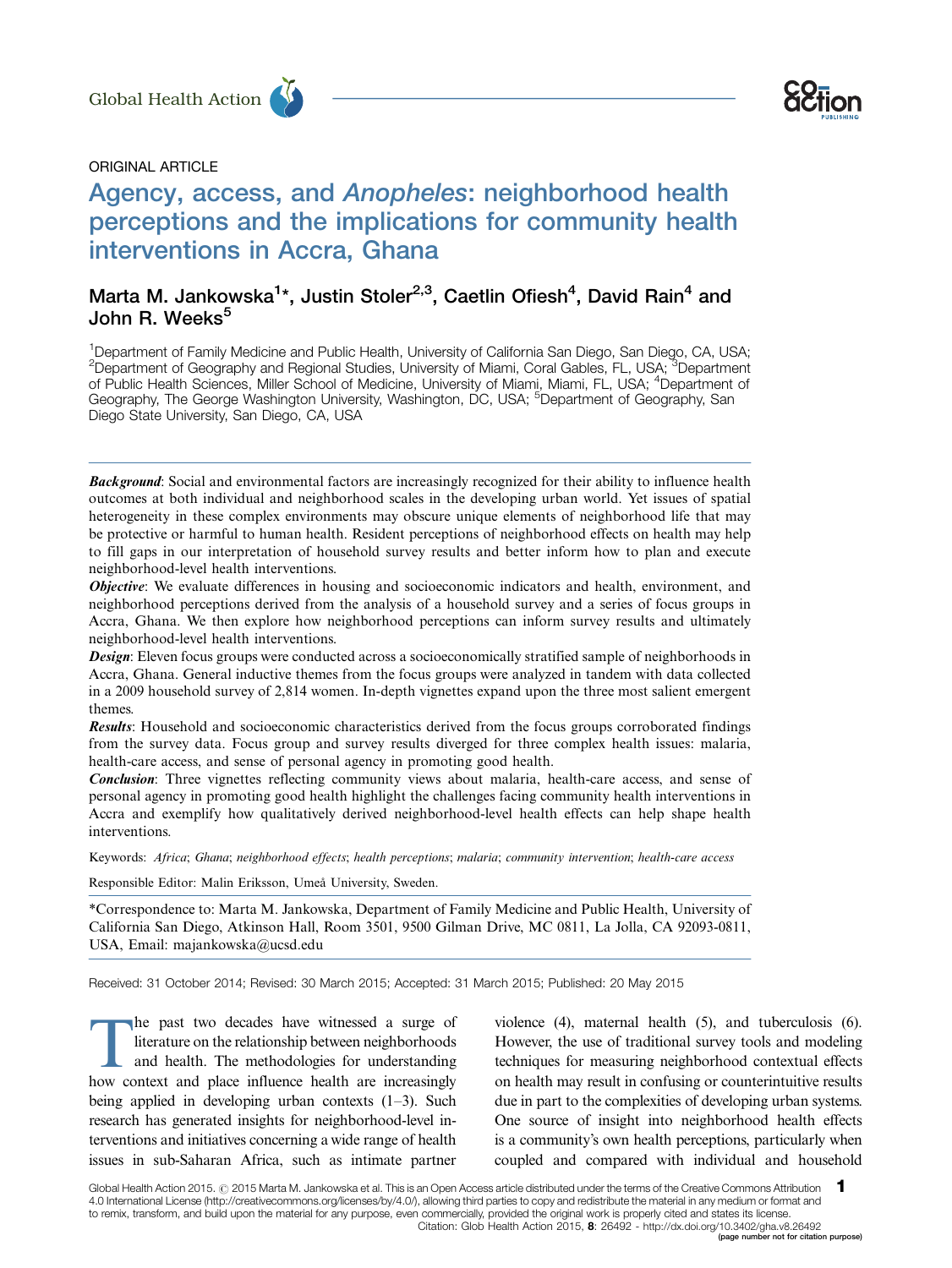survey results. Health perceptions may be especially helpful when expected relationships between place and health are not observed and may provide alternative theories for contextual influences on health. Furthermore, local health perceptions may include key aspects for planning health interventions at the neighborhood level, which may not be apparent in survey results or quantitative models.

Traditionally, the urban transition has been associated with better health, increased wealth, and improved access to amenities such as water and electricity. Yet public infrastructure and government programs are not keeping pace with population growth in a rapidly urbanizing developing world, resulting in variable landscapes characterized by inequalities in housing, socioeconomic status, environmental conditions, and health (7, 8). Ghana is part of this urbanizing trend and is currently a majority urban country. The capital city, Accra, is located on West Africa's southern coast along the Gulf of Guinea. The Accra Metropolitan Area population is estimated at 1.8 million from the 2010 census; however, the city is part of a rapidly expanding dense urban region known as the Greater Accra Metropolitan Area, which has a population of 4.0 million (9). In Accra, both the lack of enforced zoning regulations and the shortage of affordable housing contribute to a 'spatially messy' landscape (10). In many high-income (HI) neighborhoods, it is common to see small shacks, kiosks, and other informal structures filling in gaps between formal developments. In low-income (LI) areas, some residents achieve higher incomes as chieftains, landlords, or agents - especially those who erect structures in informal settlements - and local power dynamics keep these entrepreneurs in communities that they could otherwise afford to leave. In both of these examples, residential in-fill causes significant heterogeneity of socioeconomic status and, by proxy, variation in health outcomes typical of the developing world (11).

Individual-level predictors for health can become complicated by the overwhelming environmental burden of living conditions such as lack of sanitation and poor air quality (12-16). Neighborhood characteristics, such as access to nutrition or medical care, can also be protective of health, as demonstrated by the suspected role of sachet drinking water in reducing childhood diarrhea in Accra's slums (17). Problematically, many statistical modeling techniques utilized in studies of neighborhood effects control for heterogeneity (variance), effectively discounting the complex relationships between environment and health that may be of particular interest (18). These issues have surfaced in several ecological studies related to socioeconomic status, health behaviors, health outcomes, and environmental hazards in Accra, resulting in conflicting, counterintuitive, or spatially inconsistent findings (1, 17, 19-26).

In order to untangle and better understand neighborhood effects, it is becoming increasingly necessary to consider unique conceptualizations of how place might impact health. Studies on perceptions and beliefs about disease and health behaviors are one possible method of teasing out important interactions between place and health by assessing how individuals view their neighborhood as interacting (or not) with their health. For example, Eyles et al. (27) interviewed participants in Hamilton, Ontario, regarding environmental risk perceptions and found that scale was not simply a nested hierarchy of types of hazards (contexts), but that each scale represented a different level at which individuals experienced links between their environment and health, with different actions taken at different scales. This finding is an important reminder that while environmental risks may operate in a hierarchical fashion, how individuals respond to those risks may not be hierarchical.

Personal beliefs about disease are important driving factors of mortality and morbidity reduction in the developing world (28). Furthermore, how people share and apply that knowledge within their social and neighborhood networks can shape health knowledge and disease outcomes (29). Incorporating individual and community perceptions of health into neighborhood effects studies can be an important input for statistical models, as perceptions can be more influential than factual information in driving health-related behaviors (30, 31). Research concerning perceptions about place and health in developing urban environments is scarce, particularly studies that compare and contrast perceptions from different contextual backgrounds within a city. Unobservable context - such as communal lack of knowledge about a health risk, or cultural factors that inadvertently circumscribe healthy behaviors – is often difficult to capture in health surveys that primarily inventory household characteristics and symptoms and that categorize health perceptions on Likert-type scales. Methods utilized in community-based participatory research that are aimed at rooting out perceptions, for example focus groups, can assist in shaping survey tools, make sense of model results, help increase understanding of how residents view their neighborhood and environment as a potential influence on their health, and lead to better quantitative measures of neighborhood context (32, 33). Better measurement, in turn, may lead to a better understanding of how to plan and execute neighborhood-level interventions.

In this study, focus group sessions assist in teasing out community perceptions of neighborhood-level health effects. The paper emphasizes the importance of focus group viewpoints from neighborhood residents as key catalysts for understanding conflicting or difficult-tointerpret survey results, and vignettes are used to explore how these viewpoints may be important elements for planning neighborhood-level health interventions in Accra. We compare a descriptive analysis of survey data gathered from 2,814 women in the 2008-2009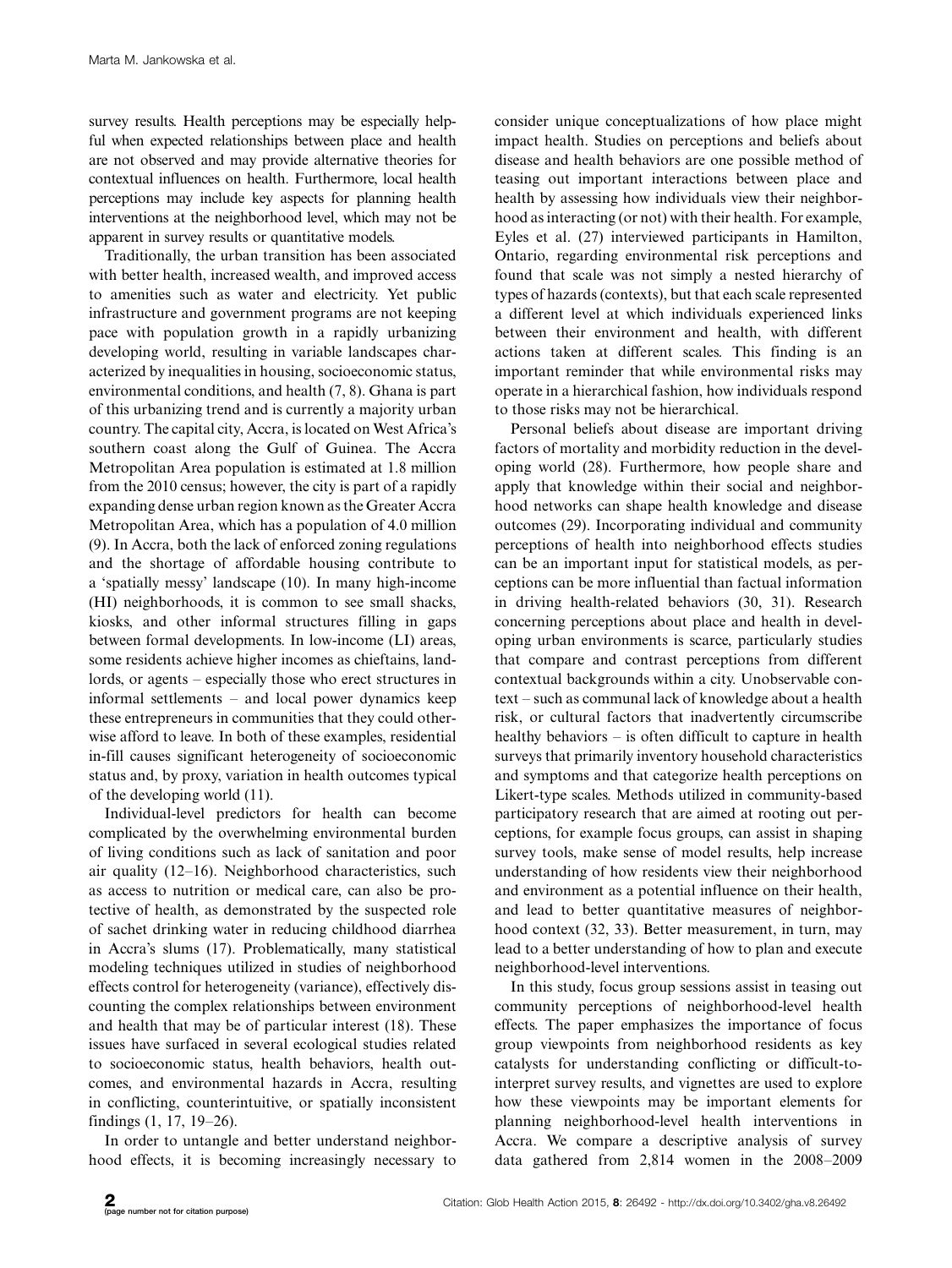Women's Health Study of Accra, Wave II (WHSA-II, a broad inventory of urban women's health status), with health themes derived from 11 focus groups conducted across a socioeconomically stratified sample of comparable neighborhoods in 2010. Focus group questions center on topics related to socioeconomic indicators, housing, neighborhood health, access to care, and the extent to which residents perceived a sense of community in their neighborhood. Three vignettes synthesize survey and focus group results by reflecting on community views about malaria, health-care access, and sense of personal agency in health outcomes; these discussions illustrate how health perceptions can supplement and inform analysis of the household survey data by illuminating how individuals view their interaction with the local environment. The vignettes also provide examples of how resident perceptions vary from neighborhood to neighborhood, with implications for health interventions at the neighborhood level. The results have helped to inform our interpretation of neighborhood influence on health in Accra, and they yield implications for both environmental health research and health interventions.

#### **Methods**

The focus group sample was selected from a set of neighborhood boundaries developed in previous research known as field modified vernacular (FMV) neighborhoods (Fig. 1). These boundaries were created through an integrative fieldwork process that attempted to encapsulate local resident perceptions, man-made and natural barriers, and socioeconomic milieu into a set of 108 neighborhood boundaries (34).

The initial wave of the WHSA was conducted in 2003 as a collaboration between the Institute of Statistical, Social and Economic Research (ISSER), University of Ghana, and Harvard School of Public Health and consisted of detailed health and household interviews of a representative sample of almost 3,200 women aged 18 and over (35). The second wave (WHSA-II) was a followup study of 2,814 women conducted in 2008-2009. WHSA-II consisted of 25 sections of questions covering topics such as the women's general characteristics, general health, self-care, pain and discomfort, community role, household characteristics, reproductive health, participation in national health insurance, and basic anthropometric indicators. Survey instruments and results are available from ISSER (36) and Darko et al. (37).

After implementing the WHSA-II, the research team conducted 11 focus groups in a socioeconomically diverse selection of FMV neighborhoods (Fig. 1, shaded by income level), with the goals of learning residents' perceptions of their health and neighborhood surroundings and discerning similarities and differences in perspectives between neighborhoods. LI neighborhoods were oversampled



Fig. 1. Field modified vernacular neighborhoods for the Accra Metropolitan Area displaying focus group neighborhood locations and supplemental status-equivalent neighborhoods from WHSA-II shaded by income level.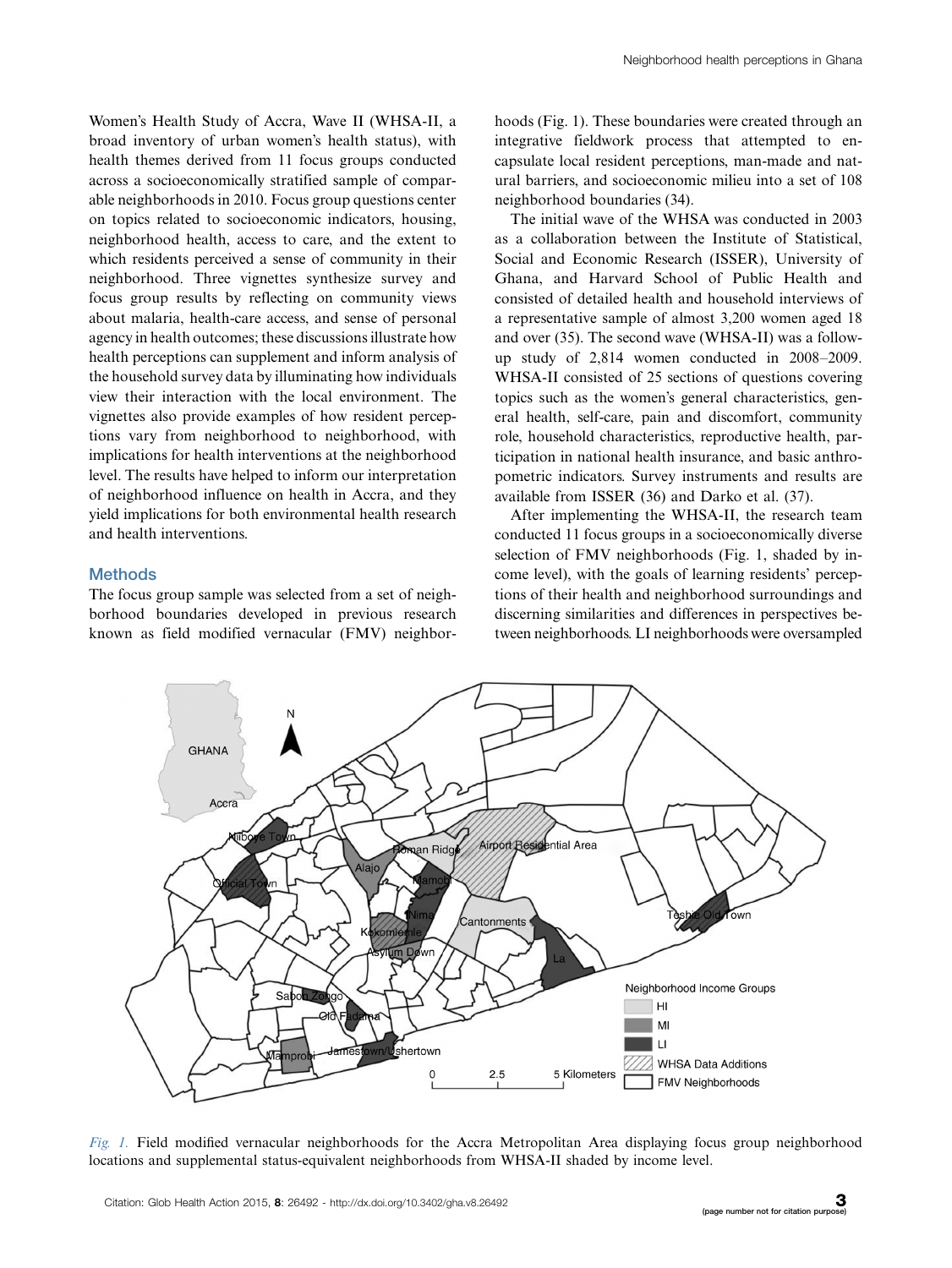to reflect the distribution of women in the WHSA-II. Of the eleven neighborhoods, seven had already been sampled during the WHSA-II survey, while four were deliberately chosen because they were not part of that survey, thus allowing us to compare perspectives from new areas. For each of the four neighborhoods that were not surveyed during WHSA-II, a neighborhood of similar socioeconomic ranking was selected for comparison based on expert knowledge of the city. These pairings are highlighted in Fig. 1: Teshie Old Town (for Old Fadama), Kokomlemle (for Asylum Down), Airport Residential (for Roman Ridge), and Official Town (for Nii Boye Town).

Once the target neighborhoods were identified, focus groups were arranged and recruited by two research assistants from the University of Ghana (both Accra residents), who contacted the leadership of each neighborhood – the Assemblyperson and/or the local chief – and worked with community groups to organize participants. All recruitment was conducted verbally and based on convenience and snowball sampling. Not all individuals invited were able to attend due to availability or willingness to participate. Refusal rates were not recorded as individuals attended at their convenience, but were generally low. Focus groups were conducted at diverse venues, including a church, chop bar, school, and private residence.

The focus group discussion research team consisted of four researchers (authors MJ, JS, CO, and DR) and the two research assistants from the University of Ghana. At least three of the four researchers were present for all focus groups. Author DR served as the project lead in the field and served as primary facilitator, leading semistructured focus group discussions with a standardized discussion script. Authors MM, JS, and CO took notes, asked follow-up questions, and reached out to quieter focus group members to solicit opinions and participation in discussion. Each focus group lasted between 1 and 2.5 hours, inclusive of question and answer time at the conclusion of each session. The majority of the discussions were conducted in English, with the research assistants providing translation as needed. The focus group in Old Fadama was the sole exception; it was conducted entirely in Hausa and translated by the research assistants to the research team.

The number of participants ranged from 8 to 17 (dependent on the recruiting success of local community groups) and varied by gender (Table 1). Both men and women were included in focus groups to gather diverse neighborhood perceptions and supplement the WHSA-II female-only perspective. Some groups (Jamestown/Ushertown, Alajo, Cantonments, and Roman Ridge) were predominantly composed of one gender or another (Table 1); however, in each case the research team made efforts to ensure that the minority gender had ample opportunities to be heard. Age and socioeconomic status of participants was not collected in order to respect their privacy, but the focus groups included a mix of young and older adults. The research team's perceptions of focus group dynamics and interactions were very positive. Although there were numerous outspoken individuals, no focus group was dominated by any one individual, and throughout the sessions the team made efforts to ensure that everyone had a chance to speak.

The focus group meetings covered a number of topics pertaining to the neighborhood's environmental and social milieu, as well as resident perceptions of environment and health. Topics were intended to correspond to areas of study in the WHSA survey. Subjects of discussion included the following: housing and tenure, rent and landlords, types of jobs available, movement of individuals in and out of the neighborhood throughout the day, drinking water and household water access, quality and rationing of water, access to toilets and sanitation, solid and liquid waste disposal, sanitation-related health threats, access to health clinics and pharmacies, perceived levels of health in the neighborhood, perceived neighborhood health compared with other neighborhoods, environmental factors influencing health, top neighborhood health threats, vulnerable populations, local political empowerment, neighborhood sense of community, and presence of neighborhood

|  | Table 1. Focus group neighborhood names, general economic levels, and compositions |  |  |  |  |
|--|------------------------------------------------------------------------------------|--|--|--|--|
|  |                                                                                    |  |  |  |  |

| Neighborhood        | Economic level | Number of participants | Gender balance (men/women) | Surveyed in WHSA-II |
|---------------------|----------------|------------------------|----------------------------|---------------------|
| Nii Boye Town       | Low            | 8                      | 6/2                        | No                  |
| La                  | Low            | 12                     | 8/4                        | Yes                 |
| Nima/Mamobi         | Low            | 13                     | 7/6                        | Yes                 |
| Jamestown/Ushertown | Low            | 11                     | 10/1                       | Yes                 |
| Sabon Zongo         | Low            | 11                     | 8/3                        | Yes                 |
| Old Fadama          | Low            | 12                     | 9/3                        | No                  |
| Asylum Down         | Medium         | 8                      | 4/4                        | No                  |
| Alajo               | Medium         | 11                     | 1/10                       | Yes                 |
| Mamprobi            | Medium         | 14                     | 3/11                       | Yes                 |
| Roman Ridge         | High           | 17                     | 16/1                       | No                  |
| Cantonments         | High           | 10                     | 9/1                        | Yes                 |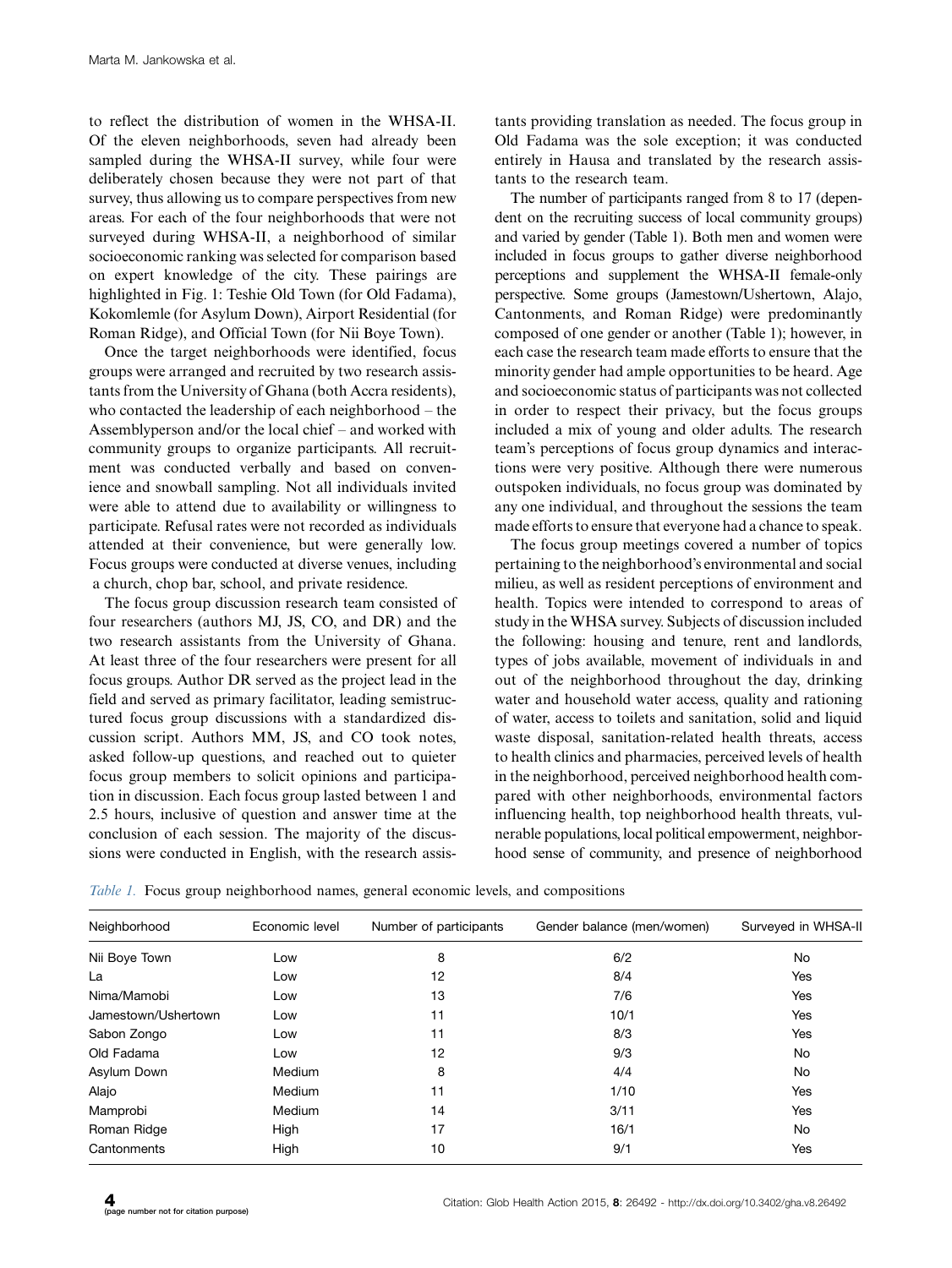organizations. (The complete focus group script is available from the authors upon request.)

The focus group discussions were recorded and transcribed, and later amalgamated using the written notes taken by the researchers during the sessions. The structured focus group script allowed for easy categorization of topical areas of discussion. The content for each topic was summarized using a general inductive approach (38), focusing on key emergent themes for each topic. Themes were then compared across income categories of the focus groups. Focus group results for each neighborhood were compared with similar indicators from the second wave of the WHSA-II.

We summarized WHSA-II responses from 886 women (564, 297, and 25 from LI, middle-income [MI], and HI neighborhoods, respectively) across the 11 neighborhoods and compared them with themes derived from the focus groups. It should be noted that participants from HI neighborhoods were not necessarily HI earners per se, but were sometimes house help or workers employed by high-earners who also lived in the HI neighborhood and enjoyed community amenities. We tested for statistically significant ( $\alpha$  = 0.05) pairwise differences between the three income groups (LI, MI, HI) using the Dunnett T3 test of means to account for unequal variances among the groups; all quantitative analysis was performed using IBM SPSS Statistics version 21.

After comparing quantitative and qualitative findings across income groups, we expand upon the most substantive findings in a series of discussion-based vignettes. The vignettes offer further synthesis of results and elaborate upon the implications for community-level health interventions.

# **Results**

#### Housing and socioeconomic indicators

Table 2 highlights some of the key descriptive characteristics from the WHSA-II for women in LI, MI, and HI neighborhoods, which correspond to the same three categories of neighborhoods in Table 1 in which our focus groups were conducted (detailed summary statistics for the full WHSA-II sample are available in the Technical Publication report) (36). In previous studies of Accra households, households in well-established LI neighborhoods tended to comprise a larger percentage of compound housing with longer-term occupants and inferior water and sanitation access (19, 39, 40). These patterns are generally evident in the WHSA-II data, where we observed expected statistically significant differences between households grouped by LI, MI, and HI neighborhoods for the respective percentages of compound housing (85, 61, 24%), self-contained housing (14, 39, 72%), piped water access inside the home (38, 51, 64%), toilet in home access (15, 43, 80%), and household sewer connection

(6, 17, 48%). In addition, households in LI neighborhoods were statistically significantly different from those living in MI and HI neighborhoods for years of tenure in the home (26 vs. 18 and 13 years, respectively), piped water access in the home (38 vs. 51 and 64%), primary use of public toilets (54 vs. 19 and 16%), and access to a trash collection service (28 vs. 39 and 60%).

We observed unexpected statistically significant differences in home ownership (26, 38, 8%) and rent-free living (35, 25, 68%), which reflects a mix of lower-income individuals living in HI neighborhoods. These particular neighborhoods exhibited no significant differences by income level for percentage of renters or for reliance on sachet drinking water. We observed fewer differences between income groups at the individual level. The percentage of women professionally employed was only statistically significantly lower for women of LI neighborhoods compared with MI and HI areas (9 vs. 15 and 36%, respectively), and there were no significant differences across income groups for informal employment.

Table 3 summarizes key focus group responses by neighborhood. Themes that emerged from the housing and socioeconomics discussions generally supported results from the WHSA-II. We observed similar trends across neighborhood income groups in housing type, rent amounts, and housing tenure; neighborhood employment and commuting patterns; and access to infrastructure and city services such as water, sewers, and solid waste disposal.

Health, environment, and neighborhood perceptions There was less agreement observed between self-reported WHSA-II and focus group results on issues of personal health maintenance, access to health care, role of the environment, and perceptions of neighborhood sense of community and social or political engagement. When asked about their most pressing health concern for their neighborhood, women in the WHSAwere most concerned about mosquitos and malaria, but there were no differences between neighborhood categories. Women in LI and MI neighborhoods were significantly more likely to cite 'the environment' as their top neighborhood health concern (4 and 5%, respectively) than women in HI areas  $(0\%)$ , but there was again no evidence of differences for other communicable diseases or non-communicable diseases between neighborhood categories.

Across all focus groups, regardless of any other factors, participants overwhelmingly perceived malaria as the number one health issue in their neighborhoods. This finding is in agreement with the WHSA-II, but the importance of this issue to residents is underrepresented in the WHSA-II; less than 20% of any income group in the WHSA-II indicated malaria as a primary concern, in stark contrast with the near-unanimous voicing of concern over malaria in the focus groups. In the WHSA-II,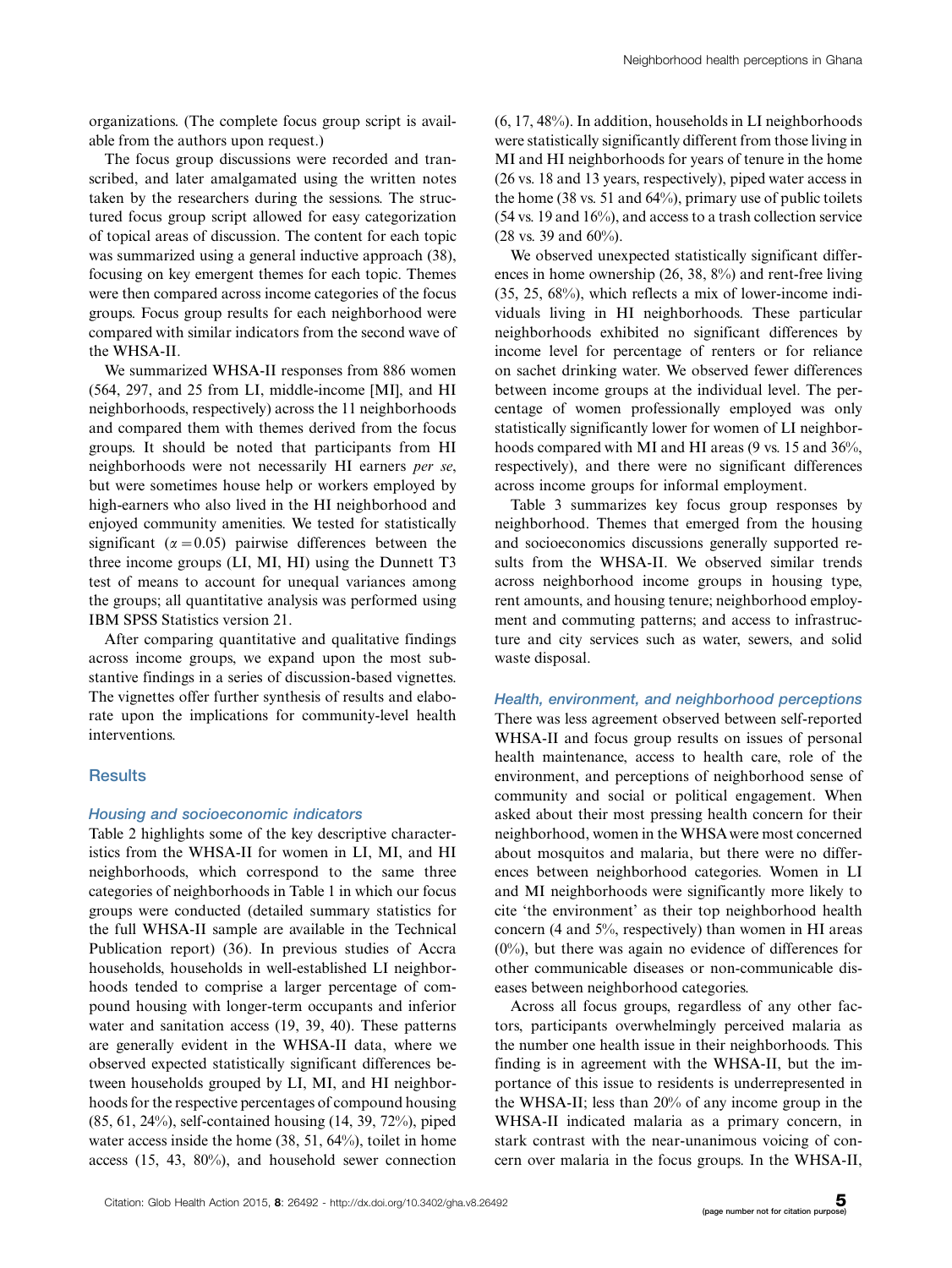| Characteristic                      | Low income        | Middle income     | High income |
|-------------------------------------|-------------------|-------------------|-------------|
| Household level                     |                   |                   |             |
| Housing type (%)                    |                   |                   |             |
| Self-contained/separate             | $14.4^{a,b}$      | 39.1 <sup>b</sup> | 72.0        |
| Compound                            | $84.9^{a,b}$      | 60.6 <sup>b</sup> | 24.0        |
| Housing tenure (%)                  |                   |                   |             |
| Own                                 | $25.8^{a,b}$      | 37.6 <sup>b</sup> | 8.0         |
| Rent                                | 38.8              | 36.9              | 24.0        |
| Rent-free                           | $35.2^{a,b}$      | 25.1 <sup>b</sup> | 68.0        |
| Years in house                      | $26.2^{a,b}$      | 17.9              | 12.8        |
| Primary water source (%)            |                   |                   |             |
| Pipe in home                        | $37.8^{a,b}$      | 50.7              | 64.0        |
| Pipe outside home                   | 46.3 <sup>b</sup> | 39.2 <sup>b</sup> | 16.0        |
| Sachet water                        | 8.3               | 8.1               | 20.0        |
| Primary toilet access (%)           |                   |                   |             |
| Toilet in home                      | $14.7^{a,b}$      | $43.4^{b}$        | 80.0        |
| Public toilet                       | $54.2^{a,b}$      | 19.3              | 16.0        |
| Trash collection service (%)        | $27.7^{a,b}$      | 38.7              | 60.0        |
| Sewer connection in home (%)        | $6.4^{a,b}$       | 17.2 <sup>b</sup> | 48.0        |
| Individual level                    |                   |                   |             |
| Employment (%)                      |                   |                   |             |
| Informal                            | 52.0              | 47.5              | 52.0        |
| Professional                        | $9.0^{a,b}$       | 14.8              | 36.0        |
| Primary health-care source (%)      |                   |                   |             |
| Clinic                              | 61.8              | 60.5              | 63.6        |
| Hospital outpatient                 | 15.9              | 22.4              | 13.6        |
| Pharmacist                          | 12.8 <sup>a</sup> | 6.5               | 13.6        |
| Top neighborhood health concern (%) |                   |                   |             |
| Malaria                             | 15.1              | 15.8              | 8.0         |
| Environment                         | 4.1 <sup>b</sup>  | 5.4 <sup>b</sup>  | 0.0         |
| Other communicable disease          | 4.3               | 2.0               | 8.0         |
| Non-communicable disease            | 3.9               | 3.0               | 4.0         |
| Perceived source of malaria (%)     |                   |                   |             |
| Mosquitoes                          | $62.8^{a,b}$      | 79.1              | 88.0        |
| Environment                         | 12.8              | 8.8               | 4.0         |
| Unsure                              | $24.1^{a,b}$      | 11.8              | 8.0         |
| Voted in 2004 (%)                   | 92.9              | 90.6              | 96.0        |
| Registered to vote in 2008 (%)      | $90.4^{a,b}$      | $97.0^{b}$        | 100.0       |

Table 2. Descriptive household and individual characteristics from WHSA-II summarized by neighborhood income level

 ${}^{a}_{p}$  < 0.05 for pairwise comparison with middle income group.

 $b$ p < 0.05 for pairwise comparison with high income group.

Pairwise comparisons utilize Dunnett T3 test of means to account for unequal variances.

women were significantly less likely to attribute malaria to mosquitoes in LI neighborhoods (63%) compared with MI and HI areas (79, 88%), or to simply not know the source of malaria (24 vs. 12 and 8%). Environment was listed as a source of malaria by some women, although in the focus groups it became clear that there is a significant lack of education and understanding about where malarial mosquitos originate.

There were no significant differences across income groups in the proportion of women seeking primary health

care at clinics and hospital outpatient facilities, although women from LI neighborhoods were significantly more likely to rely on primary care from pharmacists (13%) than women in MI neighborhoods (7%), but not from HI areas (14%). In the focus groups we learned that access and choice of care is more complicated than the household survey would suggest. Whereas the WHSA-II showed similar levels of clinic usage, the focus groups revealed a disaggregation of clinic usage into public and private clinic patronage. Additionally, focus groups results indicated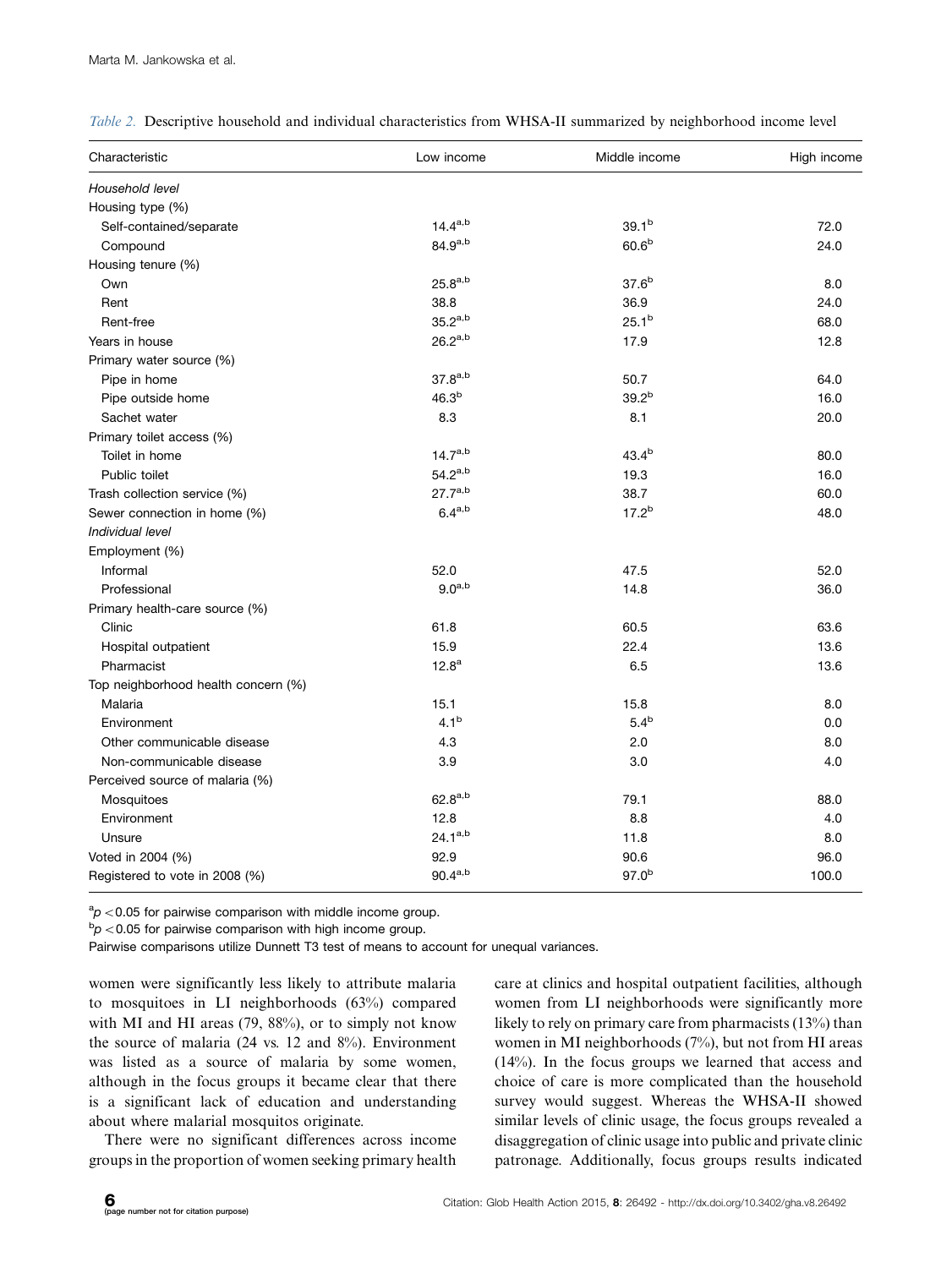| Focus group theme                                                                                              | Low income                                                                                                                        | Middle income                                                                                                                     | High income                                                                                     |
|----------------------------------------------------------------------------------------------------------------|-----------------------------------------------------------------------------------------------------------------------------------|-----------------------------------------------------------------------------------------------------------------------------------|-------------------------------------------------------------------------------------------------|
| Dominant housing type                                                                                          | Compound living; mix of renting/<br>owning single family units; shack<br>ownership                                                | Compound living; renting of single<br>family units                                                                                | Single family units, often<br>government-owned                                                  |
| Average monthly rent<br>and required deposit                                                                   | 6-8 GHC for shared room; 15-40<br>GHC for single room with 2-3 years'<br>rent paid in advance                                     | 15-45 GHC for single room,<br>with 2-3 years' rent paid in<br>advance                                                             | 1,000-1,500 USD for flat or<br>single family home; 1-3 years<br>paid in advance                 |
| Use of rental agents to<br>find housing                                                                        | Usually informal agents used;<br>occasionally no agents involved                                                                  | Usually informal agents used;<br>occasionally formal agents hired                                                                 | Agents rarely used                                                                              |
| Typical employment<br>patterns                                                                                 | Majority informal trades; some formal<br>employment                                                                               | Majority informal trades; formal<br>employment increasingly common                                                                | Formal employment,<br>particularly government or<br>military sectors                            |
| Daily commuting patterns<br>for employment                                                                     | Most working residents leave<br>neighborhood for employment;<br>varying flows of workers coming into<br>the neighborhood for work | Most working residents leave<br>neighborhood for employment;<br>varying flows of workers coming<br>into the neighborhood for work | Most workers leave to work in<br>other parts of the city, hired<br>help comes in during the day |
| Household water source                                                                                         | Mix of public and private taps; water<br>is occasionally sold to others                                                           | Mostly private taps; water is often<br>sold to others                                                                             | Private taps                                                                                    |
| Degree of neighborhood<br>water rationing                                                                      | Varying degrees of rationing                                                                                                      | No rationing                                                                                                                      | No rationing                                                                                    |
| Drinking water source                                                                                          | Primarily sachet water, some tap<br>water                                                                                         | Primarily sachet water, some<br>tap water                                                                                         | Sachet water and tap water<br>equally used                                                      |
| Primary toilet source                                                                                          | <b>Public KVIP</b>                                                                                                                | Mix of public KVIP and private<br>toilets                                                                                         | Private toilets                                                                                 |
| Solid waste disposal<br>options                                                                                | Some collection services and use of<br>public dumps; dumping in gutters<br>common                                                 | Some collection services; dumping<br>in gutters common                                                                            | Weekly collection services                                                                      |
| Primary health-care<br>source                                                                                  | Public clinics, pharmacies, drug<br>vendors                                                                                       | Public clinics, pharmacies,<br>occasionally private clinics                                                                       | Mix of public and private<br>clinics; sometimes<br>pharmacies                                   |
| Primary health concerns<br>Perceived health of<br>neighborhood residents<br>compared to other<br>similar areas | Malaria; diarrheal diseases<br>Varying perceptions (less healthy, as<br>healthy as, and healthier than similar<br>neighborhoods)  | Malaria; diarrheal diseases<br>As healthy as similar neighborhoods                                                                | Malaria; stress<br>As healthy or healthier than<br>similar neighborhoods                        |
| Perceived impact of the<br>environment on health                                                               | Mixed perceptions of personal<br>hygiene versus environmental<br>influence on health                                              | Personal hygiene perceived as<br>more important than environmental<br>influences, but role of environment<br>acknowledged         | Personal hygiene perceived<br>as more important than<br>environmental influences                |
| Perceived political voice                                                                                      | Mixed degrees of satisfaction with<br>local representation; varying numbers                                                       | General dissatisfaction with<br>representation; few or no local                                                                   | Mixed degrees of satisfaction<br>with local representation;                                     |
| General sense of<br>community                                                                                  | of local organizations and NGOs<br>Generally strong, except where there<br>are significant numbers of new<br>migrants             | political organizations<br>Moderate; friendliness among<br>neighbors, but little sense of larger<br>community within neighborhood | few or no organizations<br>None, not even between<br>neighbors                                  |

Table 3. Summary of focus group themes by neighborhood socioeconomic status

KVIP: Kumasi ventilated improved pit.

a strong reliance of LI and MI neighborhood residents on pharmacies and informal drug sellers as a first line of defense in illness, particularly malaria.

Finally, an important theme that emerged from the focus groups that was not apparent from the WHSA-II survey results was the relative perceived merit of individual agency and the neighborhood environment in preserving good health. Participants from LI areas voiced strong associations between the environment and their personal health. Although focus group participants in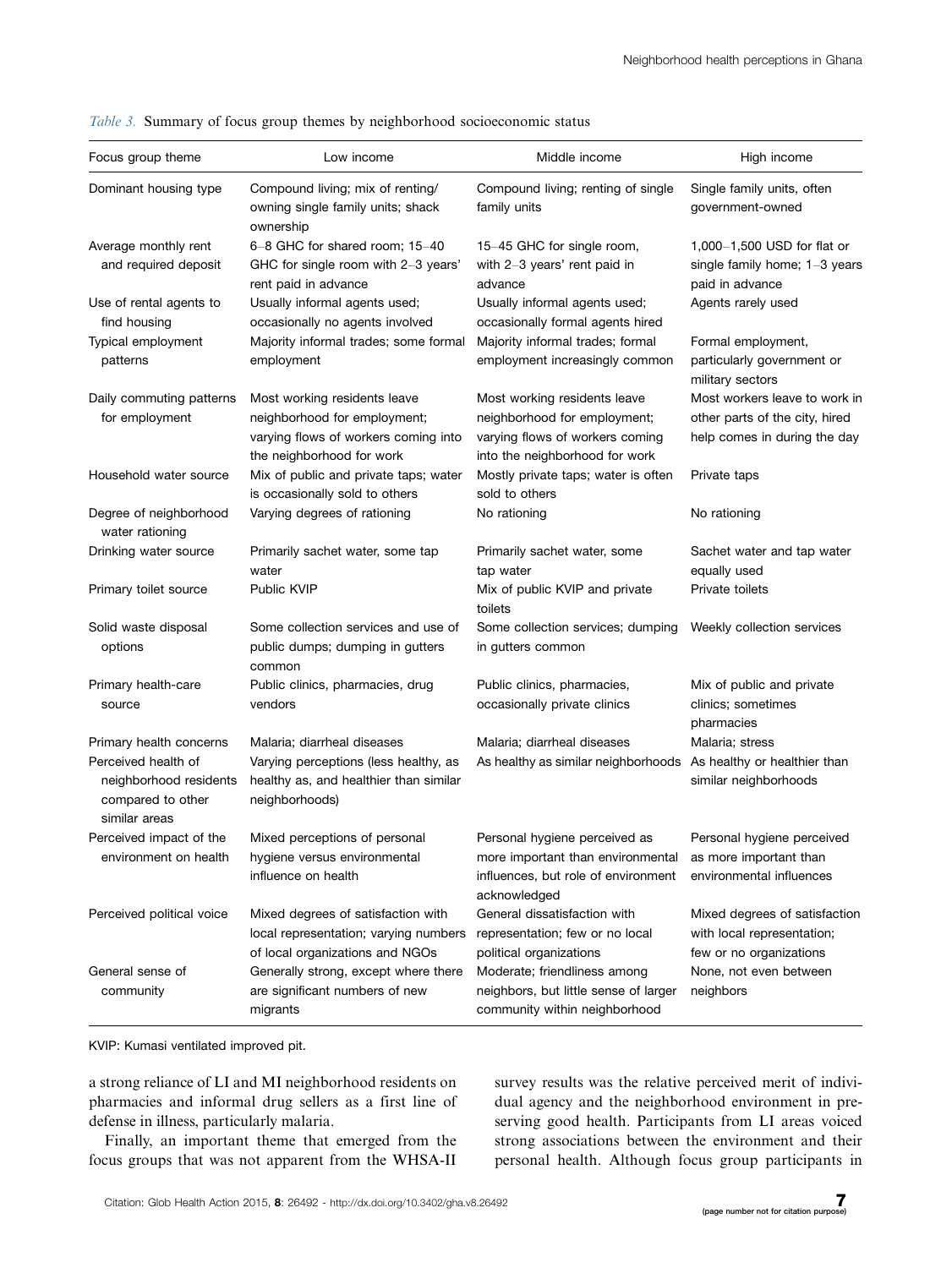LI areas tended to have a mix of perceptions about the relative importance of the environment and personal hygiene, this mix increasingly tilted toward an emphasis on personal hygiene when focus groups were conducted in MI and HI areas.

#### **Discussion**

Whereas focus groups did allow for deeper probing into residents' experiences with city services and issues such as renting from agents or multi-year prepayment of rent, the themes that emerged from the housing and socioeconomics discussions generally supported results from the WHSA-II. This consistency lends validity to the survey results and supports the use of the survey as a representative tool for key housing and socioeconomic indicators in the city. However, we witnessed less agreement with WHSA-II survey results on complex health issues and observed a more nuanced range of opinions and attitudes. The following three vignettes exemplify how the links between certain types of health perceptions and health behaviors can be difficult to isolate in household surveys but may have important implications for neighborhood-level health interventions.

# Vignette 1 - Malaria: misplaced perceptions of a real threat

The significance of malaria as a primary health threat cuts across communities of all socioeconomic levels. Whereas the perception of solid waste disposal as a driver of public health varied between higher- and lower-income neighborhoods, the linkage of malaria to sanitation inadequacy was a persistent theme. Residents of all communities associated excess garbage and clogged drains with the propagation of mosquitoes and, therefore, heightened risk of malaria, yet expressed less concern over diseases such as typhoid fever that are much more likely to be sanitation-related. This misconception was not reflected in the survey but could be addressed with a more specific question such as, where do the mosquitoes that cause malaria come from? This linkage stands out as the most prevalent health misperception we encountered, particularly in light of malaria's heavy morbidity burden in Ghana.

Several species of mosquitoes with public health implications have been documented in Accra, with Culex species being dominant (41, 42). Culex mosquitoes are well-adapted to breed in highly polluted aquatic environments and serve as a vector for several diseases including West Nile virus, filariasis, and Japanese encephalitis. The primary vector for malaria in Ghana, Anopheles gambiae, typically breeds in clean, still, or slow-moving water near vegetation, such as is found in irrigation canals, though it utilizes a range of habitats (43). Despite growing evidence that A. gambiae is adapting to polluted water in sub-Saharan Africa (42, 44-46), the piles of solid waste that accumulate due to lack of sanitation services are

unlikely to provide significant Anopheles breeding habitat, though pooling water in clogged drains may warrant further examination. By contrast, urban agriculture has been shown to support *Anopheles* breeding habitat and increase malaria risk for nearby residents in Accra (47), even among populations with higher socioeconomic status (24). No focus group participants in any neighborhood vocalized a perceived health risk from proximity to agriculture, even with prompting.

The difficulty in properly diagnosing malaria without a laboratory blood test is well known, and most cases in sub-Saharan Africa remain self-diagnosed and treated at home (48). The primary symptoms of malaria overlap with many infectious diseases, making differential diagnosis difficult (49, 50). Because the presence of fever is often presumptively treated as malaria, even when malaria may not be circulating (51), the true burden of diseases such as typhoid, influenza, and dengue fever are likely understated in Accra (52). Focus group participants frequently cited typhoid as an important health risk linked to water and sanitation inadequacies in their communities, and there has been more media attention on water-borne illness and hand washing in light of a local cholera outbreak in Accra in January 2009 (a subsequent outbreak occurred in early 2011). Participants expressed little concern over other febrile diseases, and awareness of viral hemorrhagic fevers such as yellow fever and dengue fever was virtually absent despite the longstanding presence of vector Aedes aegypti in Accra (53, 54). Community perception of a health risk through conflation of mosquito and sanitation issues, although erroneous with respect to malaria, is likely a proxy for risk of other febrile conditions that plague some neighborhoods yet go relatively undetected by health-care facilities that are focused on malaria. When planning a malaria intervention, should it matter if community perceptions of health risks are accurate or not?

Previous studies have demonstrated that knowledge of malaria transmission and vectors is associated with better adherence to vector control interventions (55, 56). Yet the common knowledge held by individuals may influence educational processes, where the generation of new knowledge often results from a relationship between common and scientific knowledge (57). What if a community correctly perceived a high malaria burden, but was wrong about the source? A traditional bed-net intervention might reduce true malaria cases, but would be unlikely to reduce the misdiagnosed malaria cases that were attributable to other water- or vector-borne diseases. If other febrile illnesses persisted, sustained bed-net usage might erode as households lost confidence in the value of the intervention. Conversely, what if a community overestimated its malaria burden, but correctly perceived inadequate sanitation as an important health threat? Although improvements to water and sanitation infrastructure might not directly affect the true local malaria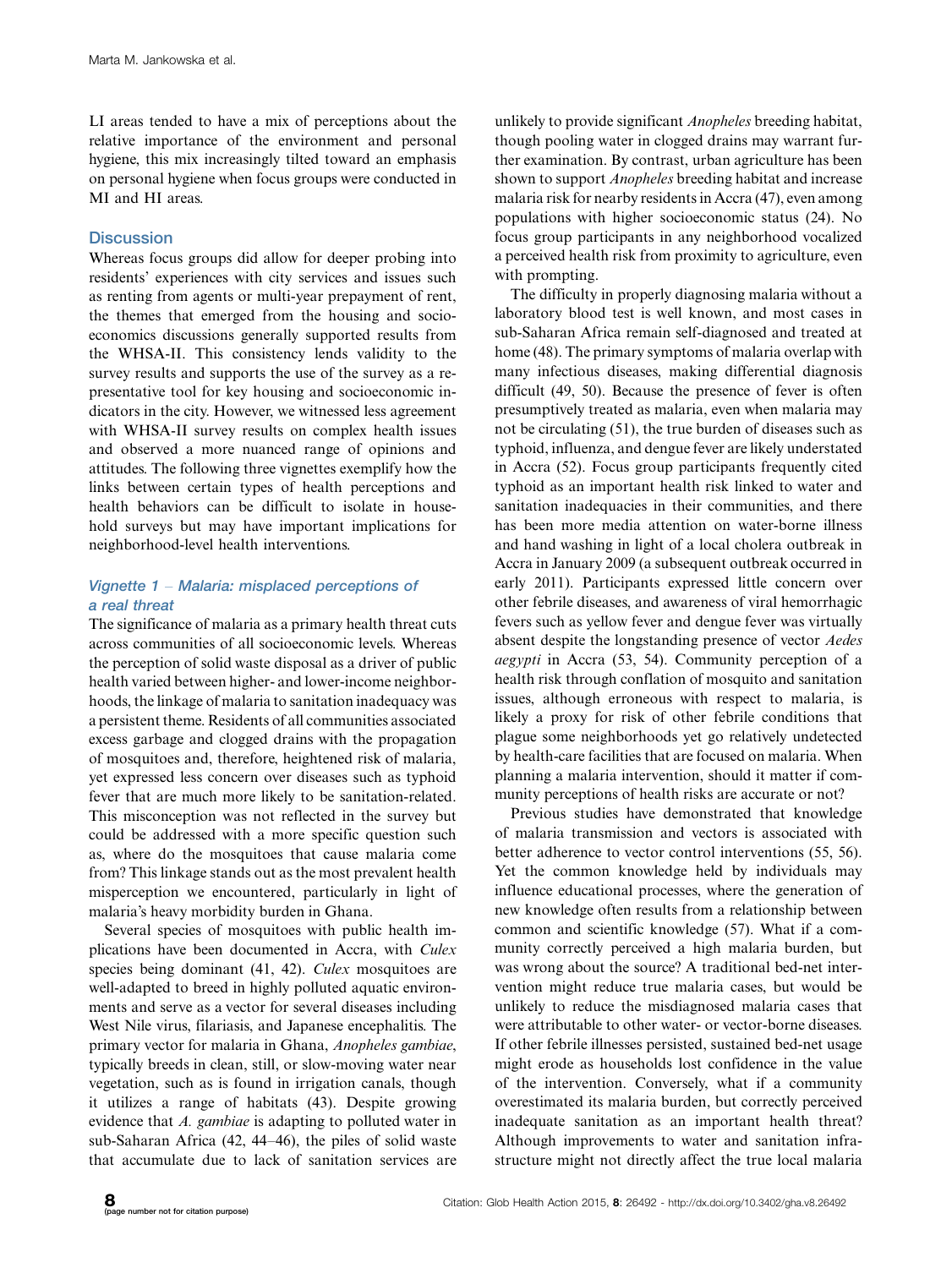burden, such cleanup efforts would likely reduce malaria overdiagnosis by reducing morbidity from other underlying causes. However, any subsequent malaria cases in the community that were confirmed by blood test at a clinic might again, depending on prevalence, undermine the perceived efficacy of the intervention. The takeaway message is that a perceived neighborhood effect on health, such as degree of sanitation adequacy in a community, may or may not be linked to the community's primary health concerns or individual-level risk factors, yet could be crucial for the proper design of health interventions.

#### Vignette 2-Access to health care and decision-making: the clinic conundrum

Accessibility to health care is commonly reasoned to exert considerable pressure on variability in health outcomes between neighborhood populations. Health-care access is often understood as either neighborhood density or individual distance metrics to formal institutions, which can be located and counted. In Accra, access to formal primary and secondary health care, computed as neighborhood density of health-care clinics, was not found to be related to neighborhood trends of under-five child mortality (23). In unpublished multilevel modeling results, this measure of access was also non-significant in predicting women's self-reported general health. In order to better understand these counterintuitive results, groups were asked 'If people need health care, where do they go, and why do they choose to go there?'

Respondents for all groups were able to quickly and accurately identify numerous public and private health clinics located within or close to their neighborhoods, as well as the major hospitals located throughout the city. Spatial access to health care was not seen to be an issue for any of the groups, because health clinics were easily and affordably accessed by taxi or tro-tro (public minibus transport). Participants demonstrated more concern over temporal and monetary access. Public clinics were generally seen as a waste of time, but a necessity when money was tight. Six groups discussed the wait times for public clinics, which they all cited as being a day-long wait to be seen. The extensive wait times were perceived to be a difficult barrier if an individual had a job or if the health concern was pressing. Although private clinics were unanimously seen as better health treatment options with much faster service, many groups agreed that cost was often a prohibitive factor in seeking private clinic treatment. One MI group noted that, if a problem was serious enough and time was of the essence, even very poor people would find the money to be seen at a private clinic.

In contrast with the WHSA-II data indicating that approximately 60% of women go to local clinics for primary care, clinics (both private and public) were resoundingly *not* the first step in health-care-seeking behavior in all focus groups. The importance of pharmacies,

traveling drug sellers, and natural healers in markets as a first line of treatment was emphasized in all focus groups except those in Roman Ridge and Cantonments, both HI neighborhoods. Self-medication without doctor or pharmacist consultation was mentioned by five focus groups, indicating strong personal agency in treating a variety of illnesses. Self-medication or medication through a pharmacist was also seen as a common way of treating malaria. These focus group findings reflect previous research concerning pervasive self-medication in Accra (58). Numerous groups in both LI and MI neighborhoods mentioned that a primary reason for self-medication of malaria is that clinics and pharmacies often tell individuals to try antimalarials for symptoms of fever or vomiting and to only return if the pills do not work.

The emphasis on pharmacies and self-medication, as well as ease of access to public and private healthcare clinics, makes a strong case for the need for better measures and definitions of neighborhood health-care access. The focus groups emphasize that access may not be best defined by a distance or density measure, but rather by quality, cost, or wait time. Any measure of health-care access would also need to include pharmacies, because they are clearly thought to be a first line of defense against disease in almost all of the focus group discussions. The focus group results also have implications for intervention strategies that involve access to medications and related health aids. Although many pharmacies in Accra have trained staff with adequate medical supplies, many others are likely deficient in quality of medicines and knowledge (59). Considerable investment is placed in training, staffing, and supplying public and private health-care clinics throughout the city, whereas similar investments in pharmacies are lacking (60); all of this variation in resources may cause important neighborhood effects on health-seeking behaviors.

#### Vignette 3 - Toilets and air pollution: personal agency vs. environmental context

Focus groups were asked about how their neighborhood environment affects overall health. Answers ranged from certainty that the environmental conditions of their neighborhood heavily impact their health, to beliefs that the environment has minimal influence on health and that personal hygiene practices protect against disease. Six focus groups reached a consensus that personal hygiene and individual agency are more important than the neighborhood environment in disease prevention, and some participants outright discounted the neighborhood environment having any effect on health. A more common approach was the acknowledgment that the environment could be harmful, but that personal choice, hygiene, and preparation could keep an individual healthy. One resident of a MI neighborhood noted, with respect to outbreaks,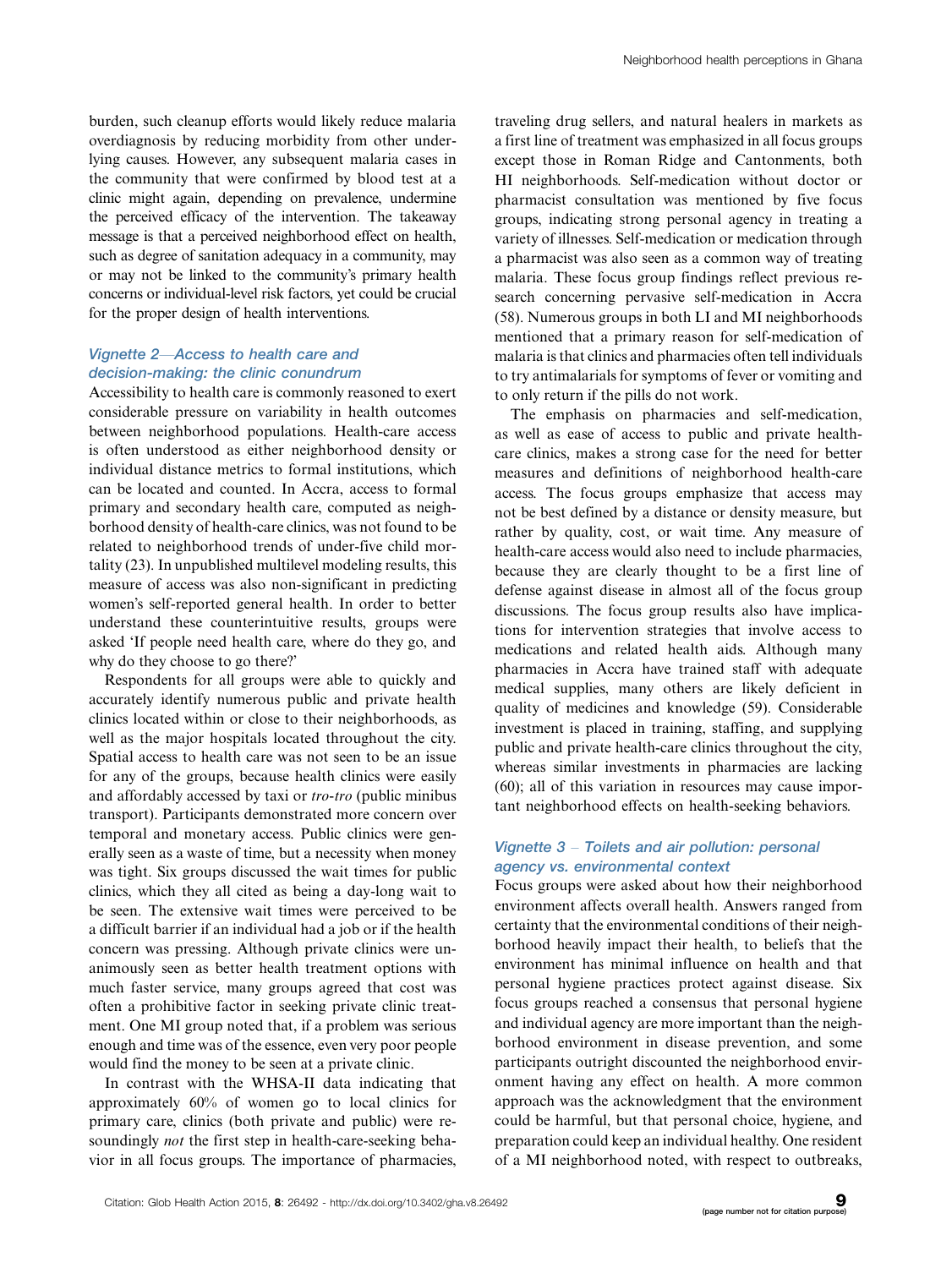'You can tell who has prepared and who hasn't because [there are] those who don't get sick.'

In another MI neighborhood a participant suggested that, for example, having a Kumasi ventilated improved pit latrine in one's home rather than a toilet connected to the sewage system was a 'personal choice' rather than an environmental factor that might cause ill health. This is a poignant example of the tension between personal agency and the environmental conditions that individuals have little control over, particularly when compared to experiences in lower-income areas. In Jamestown/Ushertown, two bordering LI neighborhoods, residents overwhelmingly had no toilets in the home; space originally intended for toilets was converted into sleeping rooms as migration and natural growth led to severe overcrowding. Most residents used public toilets, which have been shown to be associated with higher rates of diarrhea, particularly for children (12). Numerous focus groups in the lower socioeconomic neighborhoods discussed the use of 'flying toilets' or 'free range,' in which residents defecate into a bag and toss the bag up onto a roof top or practice open defecation in open spaces and beaches. Participants' awareness of these sanitation issues and the associated health threats to their communities are difficult to reconcile with the prevalent attitude that personal hygiene is enough to protect oneself from disease. This discrepancy may be explained by public health campaigns emphasizing individual-level actions such as hand washing (61) rather than neighborhood-level changes, but it may also be linked to cognitive factors. For example, recent findings show that women in many of Accra's slum communities rate their own health higher on average than do women in non-slum neighborhoods (21).

The Jamestown/Ushertown focus group was also the only group to report air quality as a possible source of ill health from the neighborhood environment, though this concern was secondary to other environmental concerns like sanitation and water. Regarding air pollution, one resident noted, 'We are worried about it, but I don't think we care about it; we are used to it.' Air pollution has been shown to be a considerable issue in Accra, especially in Jamestown/Ushertown (14, 15, 62). Respiratory issues comprise one of the largest health problems treated in clinics throughout Accra, and there is a significant spatial component associated with reporting and risks of respiratory disease (20, 63). However, there may be a mismatch between perceptions of agency expressed in the focus group and the clinical importance of individual versus neighborhood effects: a recent air pollution study in Accra demonstrated that community biomass use had a stronger association with household air quality than a household's own fuel choice (64).

If many individuals in Accra believe that personal agency and individual hygiene practices can protect against disease, the effects of a neighborhood-level health risk such

as poor air quality may not fit into their perceptions of personal health. The non-prioritization of air pollution in the focus groups may indirectly speak to the need for interventions that address these types of neighborhoodlevel health risks. Additionally, there was clear variation among focus groups regarding the extent of residents' belief in personal agency as a protective factor against environmental health risks. An intervention targeting environmental factors would likely fail in a community that held strong faith in personal behaviors, but might do better in a neighborhood that acknowledged the effects of environmental factors on health.

The focus group approach does come with attendant limitations such as potential moderator bias, the inhibition of responses from quieter attendees due to personality or community politics, and other response expectation biases. Due to the dynamic nature of focus groups, it is difficult to evenly cover each topic across groups. Some topics were covered more thoroughly than others depending on residents' willingness to discuss certain issues, whereas in some focus groups (Old Fadama, Nii Boye Town, and La) certain topics were not discussed at all due to language barriers or time constraints. It can also be difficult to get a truly random demographic sample when using local community leaders to recruit focus group attendees, because both social networks and employment patterns can bias attendee invitation and availability.

The use of qualitative research to inform or help interpret qualitative findings is a longstanding and effective tool for health research. In the developing world, in an urban context where health outcomes are often the result of complex pathways, this type of approach can shed considerable light on counterintuitive or ambiguous survey and statistical findings; it can help us understand some of the neighborhood-level contextual influences on health. As health scientists apply neighborhood-level approaches for both research and intervention, focus groups and other qualitative methodologies may point to mediators and moderators of health that are not readily apparent in survey-based data, but are important to address when considering intervention strategies.

# **Conclusions**

We paired a subsample of household survey data with community-oriented focus groups in order to better interpret findings from each approach, while also noting the implications for public health interventions. Overall we observed a consistent picture of household and employment characteristics between the focus groups and WHSA-II. Agreement between methods is an encouraging finding that validates our previous survey work, lending support to the use of our socioeconomic and housing measures as applicable indicators in the urban Ghanaian context. We also observed some discrepancies in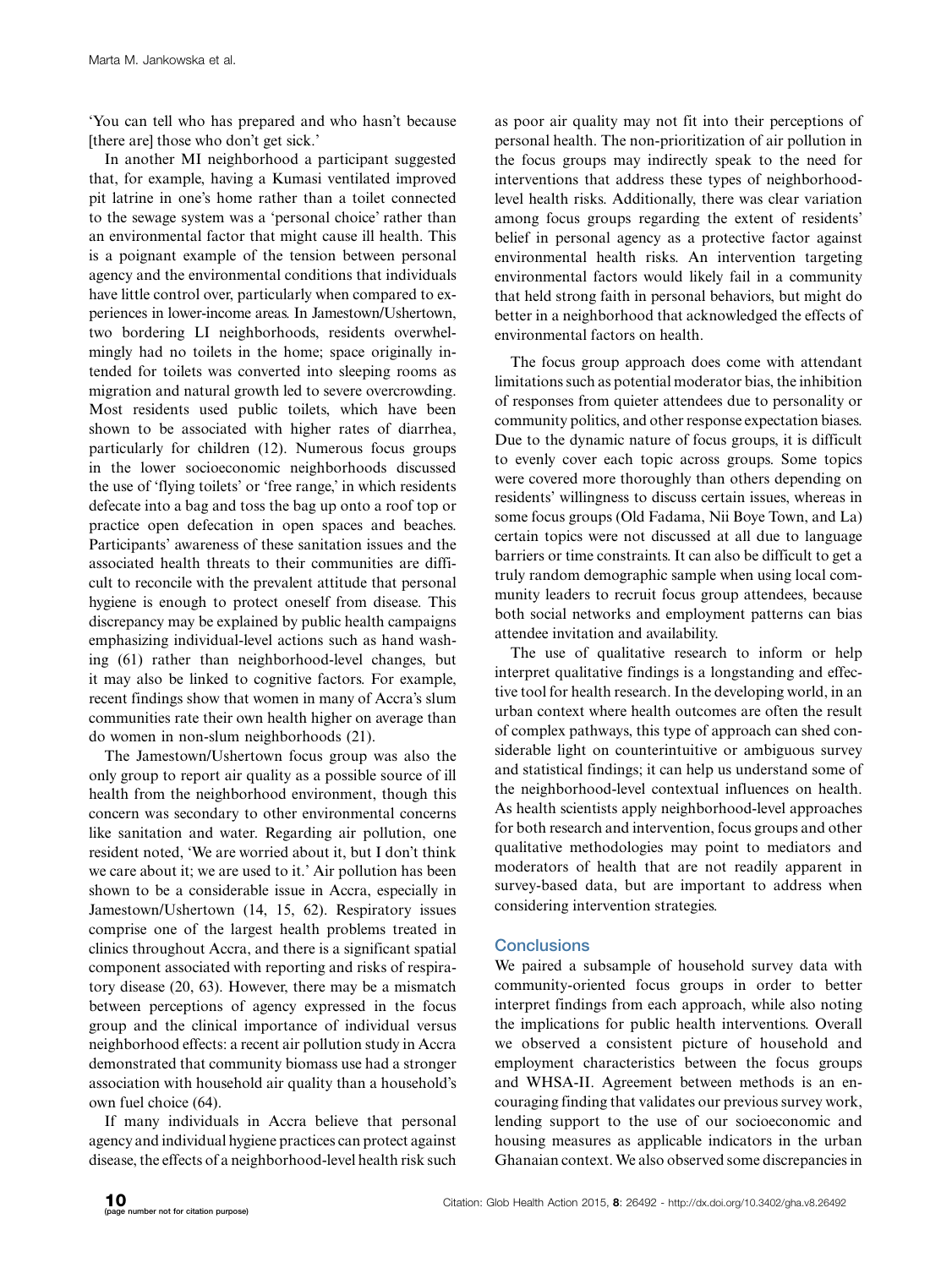the interpretation of results from the survey and focus group for complex health issues, thereby highlighting the value of multiple methods in neighborhood health effects research. Our focus group discussions about health and the local environment allowed us to delve much deeper into these topics and uncover some promising avenues for better understanding complex health pathways, as well as engaging in neighborhood-level intervention strategies.

Malaria was the most common health concern, and findings from the focus groups highlight the potential for future studies to evaluate differences in malaria prevalence between neighborhoods with differential understandings of malaria ecology. New research has shown that the burden of other mosquito-borne diseases may be obscured by malaria misdiagnosis (65). New vector ecology studies that help us understand current mosquito breeding dynamics and adaptations may be crucial for improving diagnostics and surveillance of water- and vector-borne diseases.

In discussions about health care, the focus groups results indicated that, although individuals may have geographical access to health care, a better measurement of healthcare access might include average wait time in a clinic, type and cost of the clinic, whether or not the clinic accepts insurance, and potential performance metrics for pharmacies in the area. Finally, in Vignette 3, we saw that individual- and neighborhood-level feelings about environmental effects on health will likely be a significant predictor of a successful neighborhood- (and individual-) level intervention. These types of community-level attitudes are likely reflected in other notions of cohesion, engagement, and trust in the political process, which are all connected to a community's belief in the prospect of change. Observed differences in perceived political voice and general sense of community from the focus groups portray a possible trend of increasing personal agency over health and a decreasing sense of community. The results offer insight into the relative levels of community capacity in neighborhoods of varying income levels, as well as the potential for success of public-private partnerships in the implementation of public health interventions, which may be more successful in lower-income communities.

Taken together, our analysis and vignettes suggest how (un)healthy behaviors may be shaped by perceptions and knowledge gaps, but perhaps more importantly how such perceptions can assist in our understanding and measurement of neighborhood effects on health and ultimately in designing health interventions for a developing urban center such as Accra.

#### Authors' contributions

MJ, JS, DR, and JW conceived the study; MJ, JS, CO, and DR collected the data; MJ and JS analyzed the data and drafted the manuscript; all authors critically revised and approved the final manuscript.

# **Acknowledgements**

This research was funded in part by grant number R01 HD054906 from the Eunice Kennedy Shriver National Institute of Child Health and Human Development ('Health, Poverty and Place in Accra, Ghana,' John R. Weeks, Project Director/Principal Investigator). The content is solely the responsibility of the authors and does not necessarily represent the official views of the National Institute of Child Health and Human Development or the National Institutes of Health. Additional funding was provided by Hewlett/PRB ('Reproductive and Overall Health Outcomes and Their Economic Consequences for Households in Accra, Ghana,' Allan G. Hill, Project Director/Principal Investigator). The 2003 WHSAwas funded by the World Health Organization, the US Agency for International Development, and the Fulbright New Century Scholars Award (Allan G. Hill, Principal Investigator). We thank Nana Agyemanh Prempeh and Adam Abdul Fatah for important field assistance, anonymousreviewers for providing comments, and remain grateful to the many residents of Accra who welcomed us into their various communities.

#### Conflict of interest and funding

The authors have not received any funding or benefits from industry or elsewhere to conduct this study.

#### **References**

- 1. Weeks JR, Getis A, Hill AG, Agyei-Mensah S, Rain D. Neighborhoods and fertility in Accra, Ghana: an AMOEBAbased approach. Ann Assoc Am Geogr 2010; 100: 558-78.
- 2. Jankowska MM. Neighborhoods of health: comparing boundaries for measuring contextual effects on health in Accra, Ghana. In: Weeks J, Hill A, Stoler J, eds. Spatial inequalities: health, poverty and place in Accra, Ghana. London: Springer; 2013, pp. 39-56.
- 3. Montgomery M, Hewett PC. Urban poverty and health in developing countries: household and neighborhood effects. Demography 2005; 42: 397-425.
- 4. Uthman OA, Moradi T, Lawoko S. The independent contribution of individual-, neighbourhood-, and country-level socioeconomic position on attitudes towards intimate partner violence against women in sub-Saharan Africa: a multilevel model of direct and moderating effects. Soc Sci Med 2009; 68: 1801-9.
- 5. Stephenson R, Baschieri A, Clements S, Hennink M, Madise N. Contextual influences on the use of health facilities for childbirth in Africa. Am J Public Health 2006; 96: 84-93.
- 6. Harling G, Ehrlich R, Myer L. The social epidemiology of tuberculosis in South Africa: a multilevel analysis. Soc Sci Med 2008; 66: 492-505.
- 7. Montgomery MR. Urban poverty and health in developing countries. Popul Ref Bureau 2009; 64. Available from: [http://](http://www.igwg.org/pdf09/64.2urbanization.pdf) [www.igwg.org/pdf09/64.2urbanization.pdf](http://www.igwg.org/pdf09/64.2urbanization.pdf)
- 8. Rice J. The urbanization of poverty and urban slum prevalence: the impact of the built environment on population-level patterns of social well-being in the less developed countries. Res Sociol Health Care 2008; 26: 205-34.
- 9. Ghana Statistical Service (2013). 2010 population and housing census. Accra, Ghana. Available from: [http://www.statsghana.](http://www.statsghana.gov.gh/docfiles/2010phc/National_Analytical_Report.pdf) [gov.gh/docfiles/2010phc/National\\_Analytical\\_Report.pdf](http://www.statsghana.gov.gh/docfiles/2010phc/National_Analytical_Report.pdf) [cited 20 February 2014].
- 10. Grant R. Globalizing city: the urban and economic transformation of Accra, Ghana. Syracuse, NY: Syracuse University Press; 2009.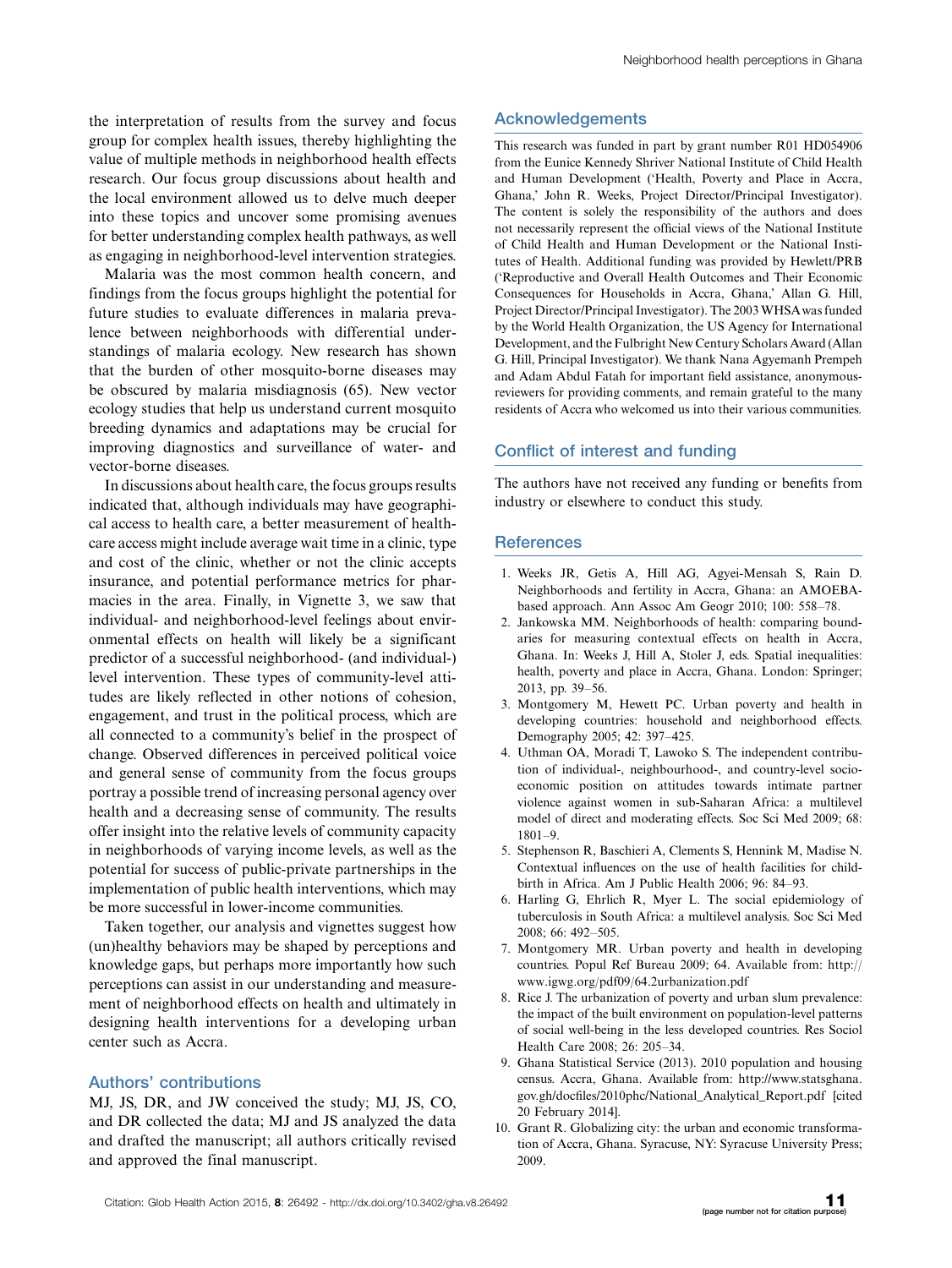- 11. Graham E, Boyle P, Curtis S, Moore E. Health geographies in the developed world. In: Boyle P, Curtis E, Graham E, Moore E, eds. The geography of health inequalities in the developed world: views from Britain and North America. Burlington: Ashgate; 2004, pp. 3-33.
- 12. Boadi KO, Kuitunen M. Childhood diarrheal morbidity in the Accra metropolitan area, Ghana: socio-economic, environmental and behavioral risk determinants. J World Health Popul 2005; 2-13.
- 13. De Snyder VNS, Friel S, Fotso JC, Khadr Z, Meresman S, Monge P, et al. Social conditions and urban health inequities: realities, challenges and opportunities to transform the urban landscape through research and action. J Urban Health 2011; 88: 1183-9.
- 14. Dionisio KL, Rooney MS, Arku RE, Friedman AB, Hughes AF, Vallarino J, et al. Within-neighborhood patterns and sources of particle pollution: mobile monitoring and geographic information system analysis in four communities in Accra, Ghana. Environ Health Perspect 2010; 118: 607.
- 15. Dionisio KL, Arku RE, Hughes AF, Vallarino J, Carmichael H, Spengler JD, et al. Air pollution in Accra neighborhoods: spatial, socioeconomic, and temporal patterns. Environ Sci Technol 2010; 44: 2270-6.
- 16. Vlahov D, Freudenberg N, Proietti F, Ompad D, Quinn A, Nandi V, et al. Urban as a determinant of health. J Urban Health 2007; 84: 16-26.
- 17. Stoler J, Fink G, Weeks JR, Otoo RA, Ampofo JA, Hill AG. When urban taps run dry: sachet water consumption and health effects in low income neighborhoods of Accra, Ghana. Health Place 2012; 18: 250-62.
- 18. Merlo J, Ohlsson H, Lynch KF, Chaix B, Subramanian SV. Individual and collective bodies: using measures of variance and association in contextual epidemiology. J Epidemiol Community Health 2009; 63: 1043.
- 19. Arku G, Luginaah I, Mkandawire P, Baiden P, Asiedu AB. Housing and health in three contrasting neighbourhoods in Accra, Ghana. Soc Sci Med 2011; 72: 1864-72.
- 20. Boadi KO, Kuitunen M. Factors affecting the choice of cooking fuel, cooking place and respiratory health in the Accra metropolitan area, Ghana. J Biosoc Sci 2006; 38: 403.
- 21. Fink G, Arku R, Montana L. The health of the poor: women living in informal settlements. Ghana Med J 2012; 46: 104-12.
- 22. Jankowska MM, Weeks JR, Engstrom R. Do the most vulnerable people live in the worst slums? A spatial analysis of Accra, Ghana. Ann GIS 2012; 17: 221-35.
- 23. Jankowska MM, Benza M, Weeks JR. Estimating spatial inequalities of urban child mortality. Demogr Res 2013; 28: 33-62.
- 24. Stoler J, Weeks JR, Getis A, Hill AG. Distance threshold for the effect of urban agriculture on elevated self-reported malaria prevalence in Accra, Ghana. Am J Trop Med Hyg 2009; 80: 547-54.
- 25. Weeks JR, Getis A, Stow DA, Hill AG, Rain D, Engstrom R, et al. Connecting the dots between health, poverty and place in Accra, Ghana. Ann Assoc Am Geogr 2012; 102: 932-41.
- 26. Weeks JR, Hill AG, Stoler J. Spatial Inequalities: health, poverty, and place in Accra, Ghana. New York: Springer; 2014.
- 27. Eyles J, Wilson K, Mu L, Keller-Olaman S, Elliott S. What people think about the environment and its relationship to their health: perceptions of health at different scales of environment in Hamilton, Ontario. Local Environ 2009; 14: 981-98.
- 28. Goldman N, Pebley AR, Beckett M. Diffusion of ideas about personal hygiene and contamination in poor countries: evidence from Guatemala. Soc Sci Med 2001; 52: 53-69.
- 29. Andrzejewski CS, Reed HE, White MJ. Does where you live influence what you know? Community effects on health knowledge in Ghana. Health Place 2009; 15: 228-38.
- 30. Scammell MK. Qualitative environmental health research: an analysis of the literature, 1991-2008. Environ Health Perspect 2010; 118: 1146.
- 31. Weber JM, Hair JF, Fowler CR. Developing a measure of perceived environmental risk. J Environ Educ 2000; 32: 28-35.
- 32. Cargo M, Mercer SL. The value and challenges of participatory research: strengthening its practice. Annu Rev Public Health 2008; 29: 325-50.
- 33. O'Fallon LR, Dearry A. Community-based participatory research as a tool to advance environmental health sciences. Environ Health Perspect 2002; 110: 155.
- 34. Engstrom R, Rain D, Jewell H, Ofiesh C, Weeks JR. Defining neighborhood boundaries for urban health research in developing countries: a case study of Accra, Ghana. J Maps 2013; 9: 36-42.
- 35. Hill AG, Darko R, Seffah J, Adanu RMK, Anarfi JK, Duda RB. Health of urban Ghanaian women as identified by the Women's Health Study of Accra. Int J Gynaecol Obstet 2007; 99: 150-6.
- 36. The WHSA-II Writing Team (2011). Final report on the Women's Health Study of Accra Wave II. Accra, Ghana: Institute for Statistical, Social and Economic Research, University of Ghana.
- 37. Darko R, Adanu RM, Duda RB, Douptcheva N, Hill AG. The health of adult women in Accra, Ghana: self-reporting and objective assessments 2008-2009. Ghana Med J 2012; 46: 50-7.
- 38. Thomas DR. A general inductive approach for analyzing qualitative evaluation data. Am J Eval 2006; 237-46.
- 39. Songsore J, McGranahan G. Women and household environmental care in the Greater Accra Metropolitan Area (GAMA), Ghana. Urban Environmental Series Report No. 2. Stockholm: Stockholm Environment Institute; 1996.
- 40. UN-Habitat, Ghana Statistical Service (2003). The Accra Slum Survey of 2003. Nairobi, Kenya: UN-Habitat.
- 41. Klinkenberg E, McCall PJ, Wilson MD, Amerasinghe FP, Donnelly MJ. Impact of urban agriculture on malaria vectors in Accra, Ghana. Malar J 2008; 7: 151.
- 42. Opoku AA, Ansa-Asare OD, Amoako J. The occurrences and habitat characteristics of mosquitoes in Accra, Ghana. West African J Appl Ecol 2007; 11: 81-6.
- 43. Chinery WA. Effects of ecological changes on the malaria vectors Anopheles funestus and the Anopheles gambiae complex of mosquitoes in Accra, Ghana. J Trop Med Hyg 1984; 87: 75-81.
- 44. Awolola TS, Oduola AO, Obansa JB, Chukwurar NJ, Unyimadu JP. Anopheles gambiae s.s. breeding in polluted water bodies in urban Lagos, southwestern Nigeria. J Vector Borne Dis 2007; 44: 241-4.
- 45. Castro MC, Kanamori S, Kannady K, Mkude S, Killeen GF, Fillinger U. The importance of drains for the larval development of lymphatic filariasis and malaria vectors in Dar es Salaam, United Republic of Tanzania. PLoS Negl Trop Dis 2010; 4: e693.
- 46. Sattler MA, Mtasiwa D, Kiama M, Premji Z, Tanner M, Killeen GF, et al. Habitat characterization and spatial distribution of Anopheles sp. mosquito larvae in Dar es Salaam (Tanzania) during an extended dry period. Malar J 2005; 4: 4.
- 47. Klinkenberg E, McCall PJ, Hastings IM, Wilson MD, Amerasinghe FP, Donnelly MJ. Malaria and irrigated crops, Accra, Ghana. Emerg Infect Dis 2005; 11: 1290-3.
- 48. Amexo M, Tolhurst R, Barnish G, Bates I. Malaria misdiagnosis: effects on the poor and vulnerable. Lancet 2004; 364: 1896-8.